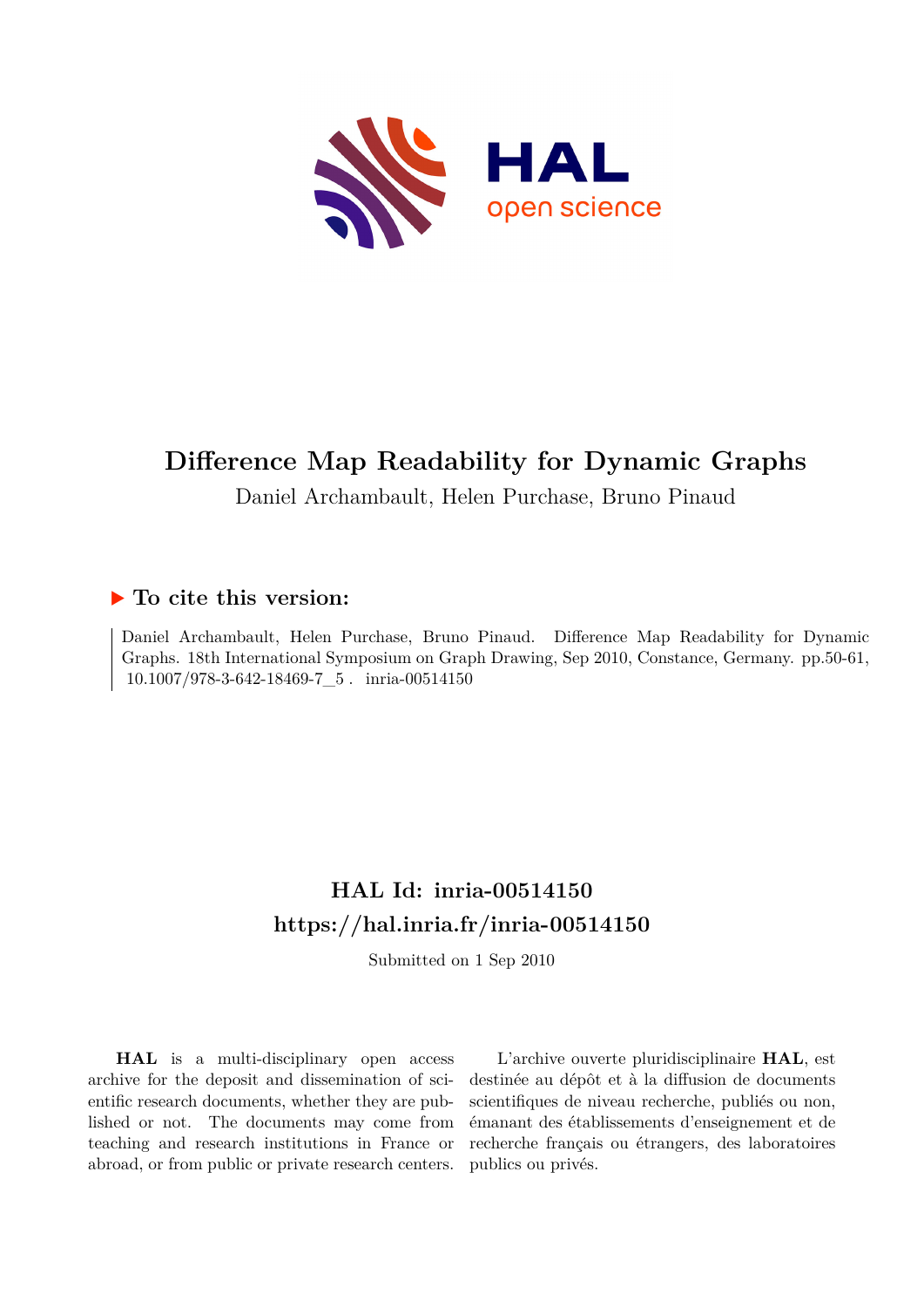## Difference Map Readability for Dynamic Graphs

Daniel Archambault<sup>1</sup>, Helen C. Purchase<sup>2</sup> and Bruno Pinaud<sup>3</sup>

<sup>1</sup> Clique Strategic Research Cluster, University College Dublin daniel.archambault@ucd.ie <sup>2</sup> Department of Computing Science, University of Glasgow hcp@dcs.gla.ac.uk  $^3$ Université de Bordeaux I, LaBRI UMR CNRS 5800  $\&$  INRIA Bordeaux Sud-Ouest

bruno.pinaud@labri.fr

Abstract. Difference maps are one way to show changes between timeslices in a dynamic graph. They highlight, using colour, the nodes and edges that were added, removed, or persisted between every pair of adjacent timeslices. Although some work has used difference maps for visualization, no user study has been performed to gauge their performance. In this paper, we present a user study to evaluate the effectiveness of difference maps in comparison with presenting the evolution of the dynamic graph over time on three interfaces. We found evidence that difference maps produced significantly fewer errors when determining the number of edges inserted or removed from a graph as it evolves over time. Also, difference maps were significantly preferred on all tasks.

## 1 Introduction

Dynamic graph drawing deals with the problem of depicting a graph that evolves over time. Dynamic graph drawing algorithms typically represent the evolving graph as a series of timeslices. A timeslice encodes the structure of the graph at a given time. The timeslices, also known as the sequence of graphs, are often placed in chronological order, demonstrating graph evolution.

A few visualization systems [3, 6] have exploited difference maps to show the evolution of dynamic series of graphs. A difference map does not present the actual timeslices. Rather, for each pair of adjacent timeslices, it presents the union of the nodes and edges in both graphs. The nodes and edges are coloured one of three colours depending on whether they were added, removed, or persisted in the graph over that timeslice. Despite the use of difference maps in visualization systems, the effectiveness of this presentation method has yet to be evaluated.

Many different user interfaces have been used to present dynamic graphs to a user. In an animation of the dynamic graph sequence, nodes and edges that are added and removed from the drawing are faded in and out of the display. Node movement is smoothly interpolated so that the user of the system can more easily follow how the data has changed. One could also picture a slide show of the data whereby the data is presented like a Powerpoint presentation. No smooth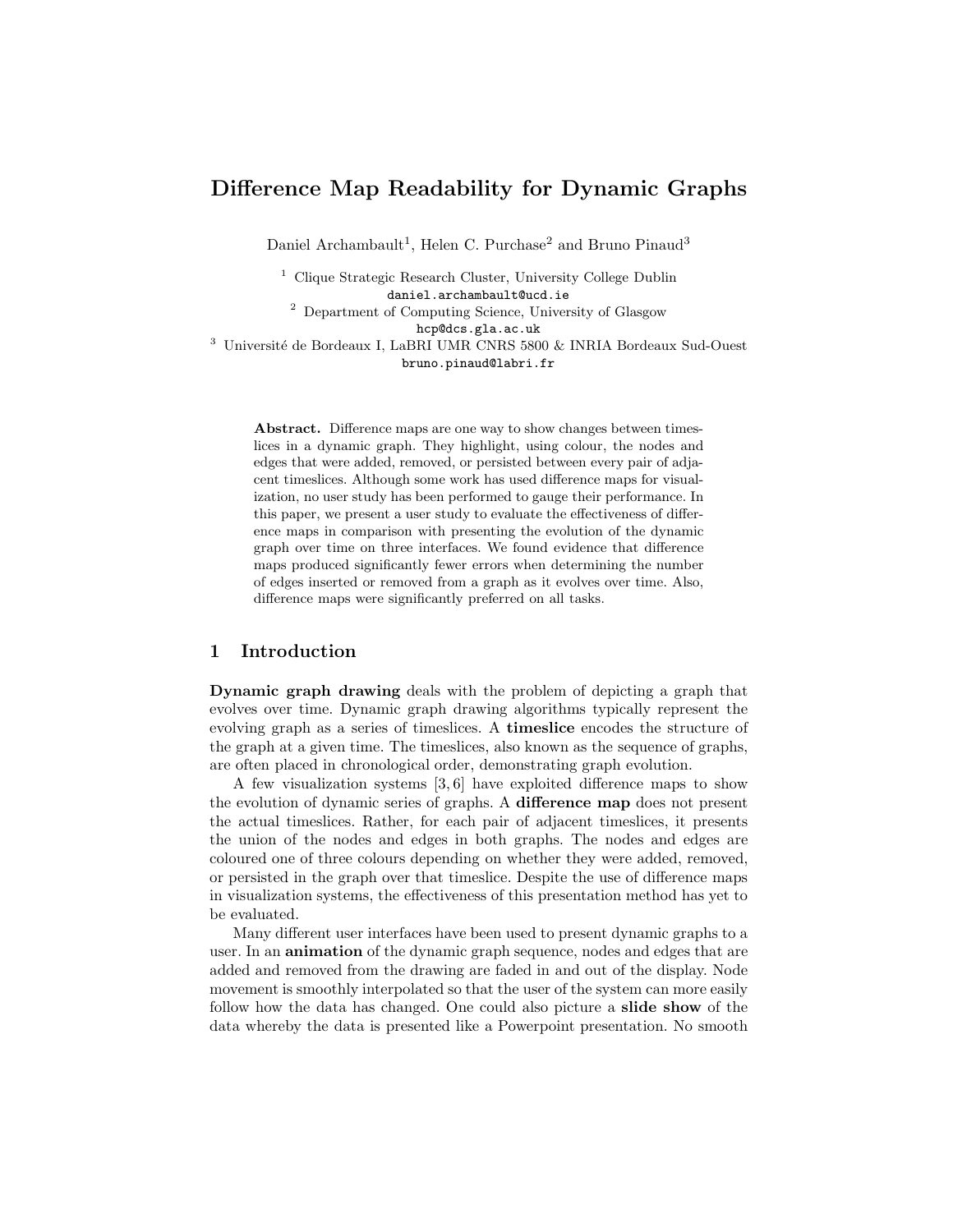transitions exist between drawings in the sequence, and the arrow keys are used to cycle through the graphs in the series. In a small multiples [21] interface, all timeslices are presented on the screen at once with each timeslice placed inside its own window. The user scans the matrix of windows to see how the graph evolves. All three interfaces could be used to present a series of difference maps, but we currently don't know which is the most effective.

This work presents a user study which investigates two research questions:

- 1. Do difference maps help improve the readability of dynamic graphs?
- 2. Under what interface do they help the most: animation, slide show, or small multiples?

We found that difference maps can help answer questions about large scale changes in terms of the number of edges in a graph. Also, difference maps were preferred over simply presenting the dynamic graph series as it evolves over time.

## 2 Previous and Related Work

Previous and related work is divided into three subsections. First, we present some of the work on difference maps in section 2.1. Section 2.2 presents work in dynamic graph drawing. Finally, section 2.3 presents a few user studies with results on dynamic graph drawing readability.

## 2.1 Difference Maps

Difference maps were designed to show the differences, in terms of nodes and edges, between a pair of graphs. They do so by taking the union of the nodes and edges in both graphs and colouring them by presence in one graph, the other, or both. Assuming that there is a unique identifier for each node of the graph, a one-to-one correspondence is available and the difference map can be computed in linear time. Fig. 1(c) shows a difference map computed from two graphs. The black nodes are only present in Fig.  $1(a)$ . Similarly, the light grey nodes are only present in Fig.  $1(b)$ . The grey nodes in Fig.  $1(c)$ , however, are present in both graphs.

Archambault [3] used difference maps and graph hierarchies to show where areas of a large graph changed. In this work, graph hierarchies or cluster trees, were used to simplify a large difference map into areas of similar evolution. The work also presented coarsening methods to make the diagrams simpler to read.

Bourqui and Jourdan [6] accentuated areas common to pairs of biological networks using difference maps. In the study of biological networks, structurally similar pathways often have similar function. By emphasizing structural similarities, both structure and context of functionally similar elements can be compared.

Both papers present techniques to visualize difference maps. However, neither of them have a user study to evaluate their effectiveness. These techniques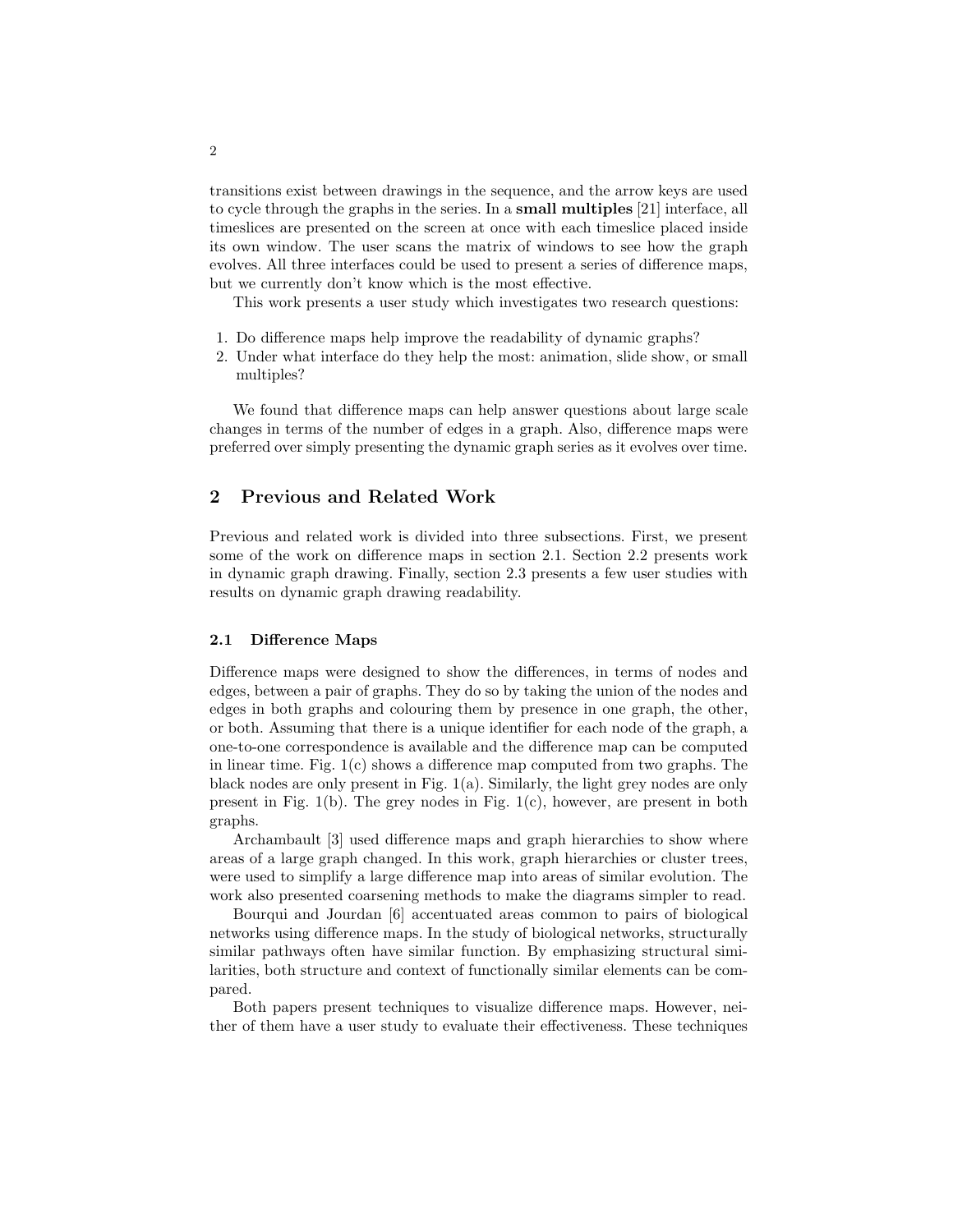

Fig. 1. Two timeslices and the resulting difference map. (a) The graph at time 1. (b) The graph at time 2. (c) The difference map. Nodes and edges at time 1 are coloured black. Nodes and edges at time 2 are coloured light grey. Nodes that appear in both timeslices are coloured grey. The difference map encodes the nodes and edges that are added, removed, and persist over the dynamic graph series.

use other graph visualization techniques, such as graph hierarchies and fisheye views, that we do not test in this experiment. In this study, we are interested in evaluating the overall difference map approach in a dynamic graph context.

## 2.2 Dynamic Graph Drawing and the Mental Map

A number of dynamic graph drawing algorithms have looked at effective ways of preserving the mental map  $[16, 8, 7, 9, 14, 11, 13, 5]$ , and various experiments have investigated the effect of preserving the mental map [17, 20, 18, 1].

In this study, we use the GraphAEL algorithm [11]. In this approach, intertimeslice edges exist between nodes that are the same across timeslices. All timeslices are placed into the same plane and laid out using a force directed algorithm. The assigned strength of these inter-timeslice edges controls the amount of mental map preservation between timeslices: the higher the strength of the inter-timeslice edges, the shorter the distance nodes can move, increasing the degree of mental map preservation. Informed by previous experiments [18, 1], we use a relatively low level of mental map preservation over all conditions and factors in this experiment.

## 2.3 Animation vs Small Multiples for Dynamic Data

Several experiments have evaluated the performance of interfaces on dynamically evolving data. Most of these experiments have compared animation to small multiples on various types of data, and a pair of experiments have looked at this question in the context of dynamic graphs.

Griffen *et al.* [15] found that for clusters of moving hexagons against background noise, animation could be faster and more accurate than small multiples. Robertson et al. [19] compared animation, trace line, and small multiples visualization techniques on animated multi-dimensional data. The authors found that animation was the least effective form for analysis. Both small multiples and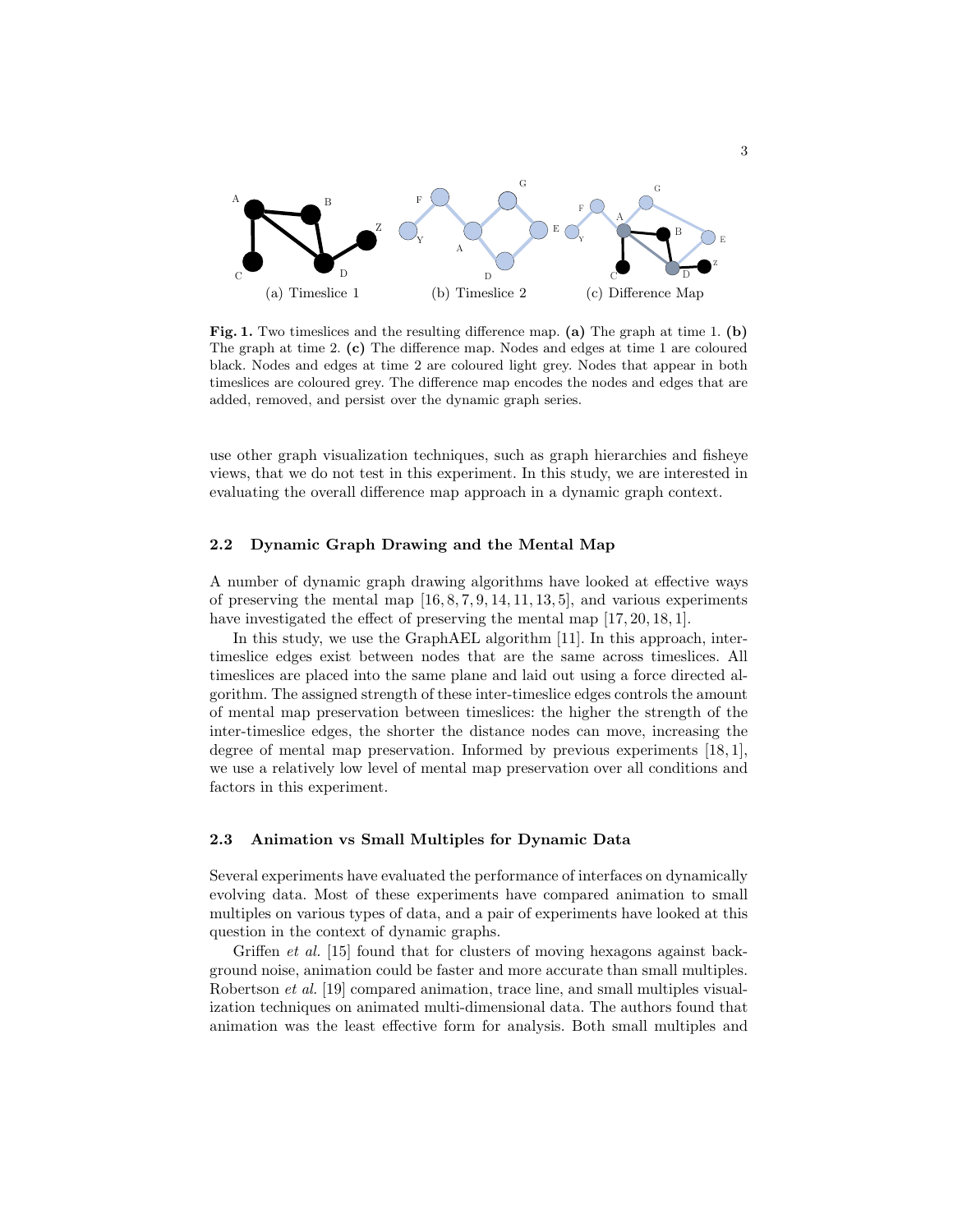trace lines were significantly faster than animation, and small multiples was significantly more accurate. These varied results may indicate that the effectiveness of animation or small multiples strongly depends on the data to be visualized.

A pair of experiments have compared animation and small multiples in the context of dynamic graphs. Archambault et al. [1] compare small multiples and animation in addition to the effect of the mental map. In this experiment, small multiples was significantly faster overall and for most tasks. For tasks that involved the simultaneous appearance of nodes or edges in the data, animation was significantly more accurate, but it was not the case that more time led to fewer errors. Farrugia et al. [12] compared animation and small multiples on two dynamic graph series. The experiment found that small multiples was significantly faster for most tasks.

In this experiment, we focus on the effectiveness of the difference map and determining the appropriate interface for it. We also compare three interfaces, small multiples, animation, and slide show, in this context.

## 3 The Experiment

To test the effectiveness of difference maps with respect to interface, we performed a within subject experiment. We employed a 2 condition (no difference map (ND) vs with difference maps (WD))  $\times$  3 factor (animation (Anim) vs slide show (SD) vs small multiples (SM))  $\times$  2 data set (threads2 and van de Bunt)  $\times$  4 question design. The following subsections provide the details of this design.

## 3.1 Interfaces

The animation interface is similar to a movie player. The current view of the graph takes up the entire screen and smooth transitions morph the graph from one timeslice to another. Nodes that are added to the data or removed from it are faded in or out respectively. The positions of nodes and edges are linearly interpolated between frames. At any time, the participant could stop the animation and drag the slider at their own rate. No other form of interaction, including zooming, is allowed. This interface was used previously in Archambault et al. [1].

The slide show interface is very similar to a Powerpoint presentation. In this interface, each timeslice takes up the entire screen as in the animation condition. However, no smooth transition exists between pairs of timeslices. At the bottom right corner of the interface, the current slide number and the total number of slides is indicated. The participant uses the arrow keys to advance to the next timeslice or rewind to the previous one. No other form of interaction, including zooming, is allowed. This interface is shown in Fig. 2.

In the small multiples interface, all timeslices are presented in a matrix ordered left to right and top to bottom. The participant scans the windows to determine the right answer. No other form of interaction, including zooming, is allowed. This interface was used previously in Archambault *et al.*  $[1].<sup>1</sup>$ 

<sup>&</sup>lt;sup>1</sup> Examples of each interface in operation under each condition  $\times$  factor pairing for all questions are available at http://www.labri.fr/perso/bpinaud/diffmap/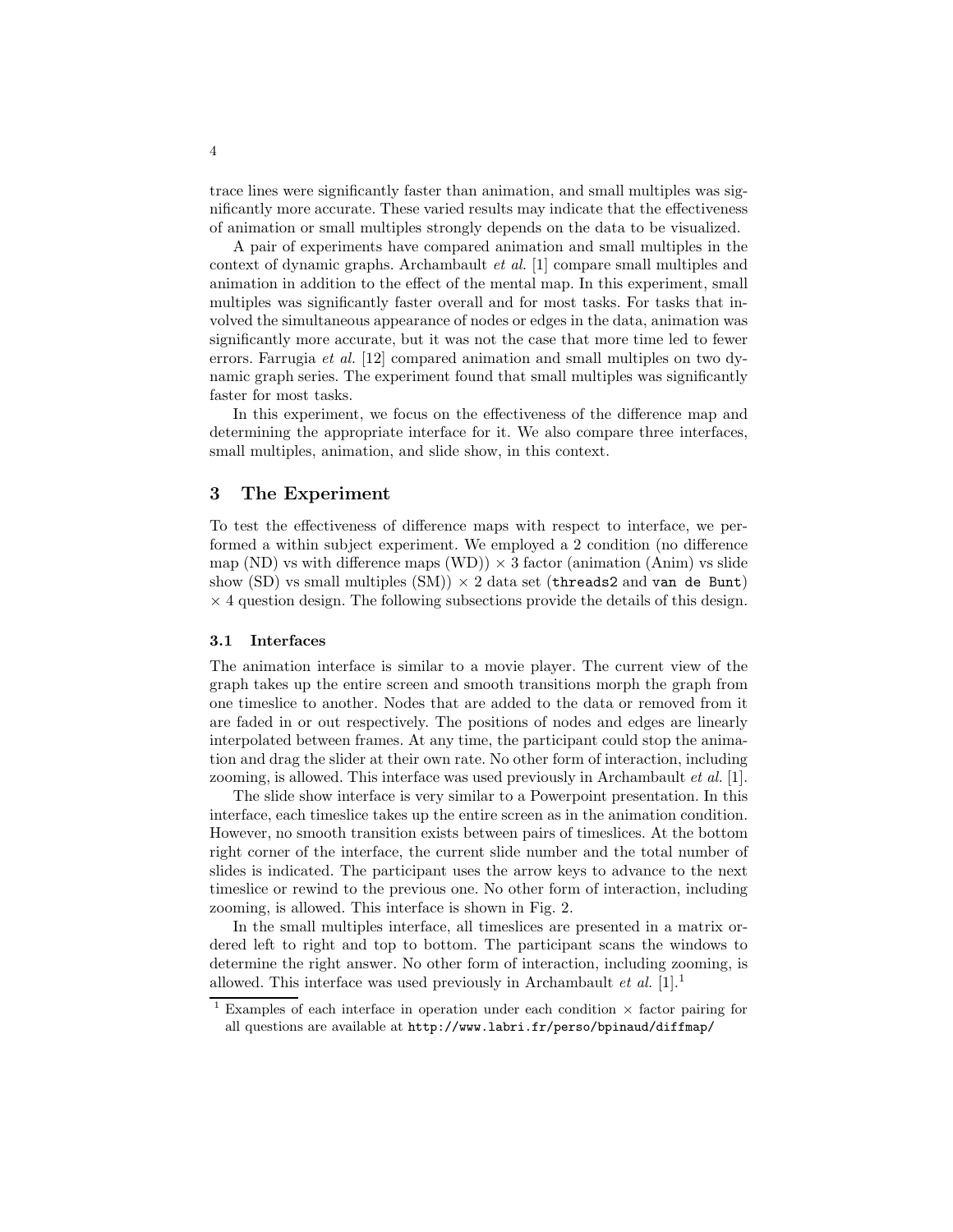

Fig. 2. Experiment interface. The question appears on the right along with four multiple choice answers. The participant selected the appropriate radio button and clicked "submit answer" to respond. The slide show interface under the difference map condition for threads2 is shown in this figure.

|                              |                         |                                  |  | avg. |                     |  | max |      |  | min                      |  |  |
|------------------------------|-------------------------|----------------------------------|--|------|---------------------|--|-----|------|--|--------------------------|--|--|
| Data Set                     | $\scriptstyle E$  <br>N | $d \max d \min d   N     E  '  $ |  |      |                     |  |     |      |  | d'   N '  E  d'   N    E |  |  |
| threads2                     | 70.14 83.43 2.38        |                                  |  |      | 1  2.50 3.83 0.06   |  | 4   | 41   |  |                          |  |  |
| van de Bunt 23.14 32.43 2.56 |                         |                                  |  |      | 1  3.33  6.17  0.78 |  |     | 25 6 |  |                          |  |  |

Fig. 3. Graph statistics where  $|N|, |E|$ , and d are the average number of nodes, average number of edges, and average degree respectively. Primes indicate changes over time. The values for  $\max d$  and  $\min d$  are the maximum and minimum degrees observed over all timeslices. The columns labeled avg. correspond to the average change in values over all timeslices. The columns labeled max and min are the maximum and minimum changes observed between any pair of successive timeslices in the data set.

## 3.2 Difference Map Encoding

A difference map, as previously described, is the union of a pair of adjacent timeslices in the dynamic graph sequence. Thus, given a sequence of  $t$  graphs, there would be  $t - 1$  difference maps, depicting graph evolution. If a node is deleted between a pair of timeslices, it is light blue. If it is added, it is purple. Nodes that persist are brown. The same colour scheme is applied to the edges. In the non difference map condition, all  $t$  timeslices are presented using the interface. All nodes, except those pertaining to the question, are coloured grey.

## 3.3 Data Sets

In this experiment, two graph series of similar size were used to gauge the readability of difference maps. Fig. 3 reports the graph series parameters.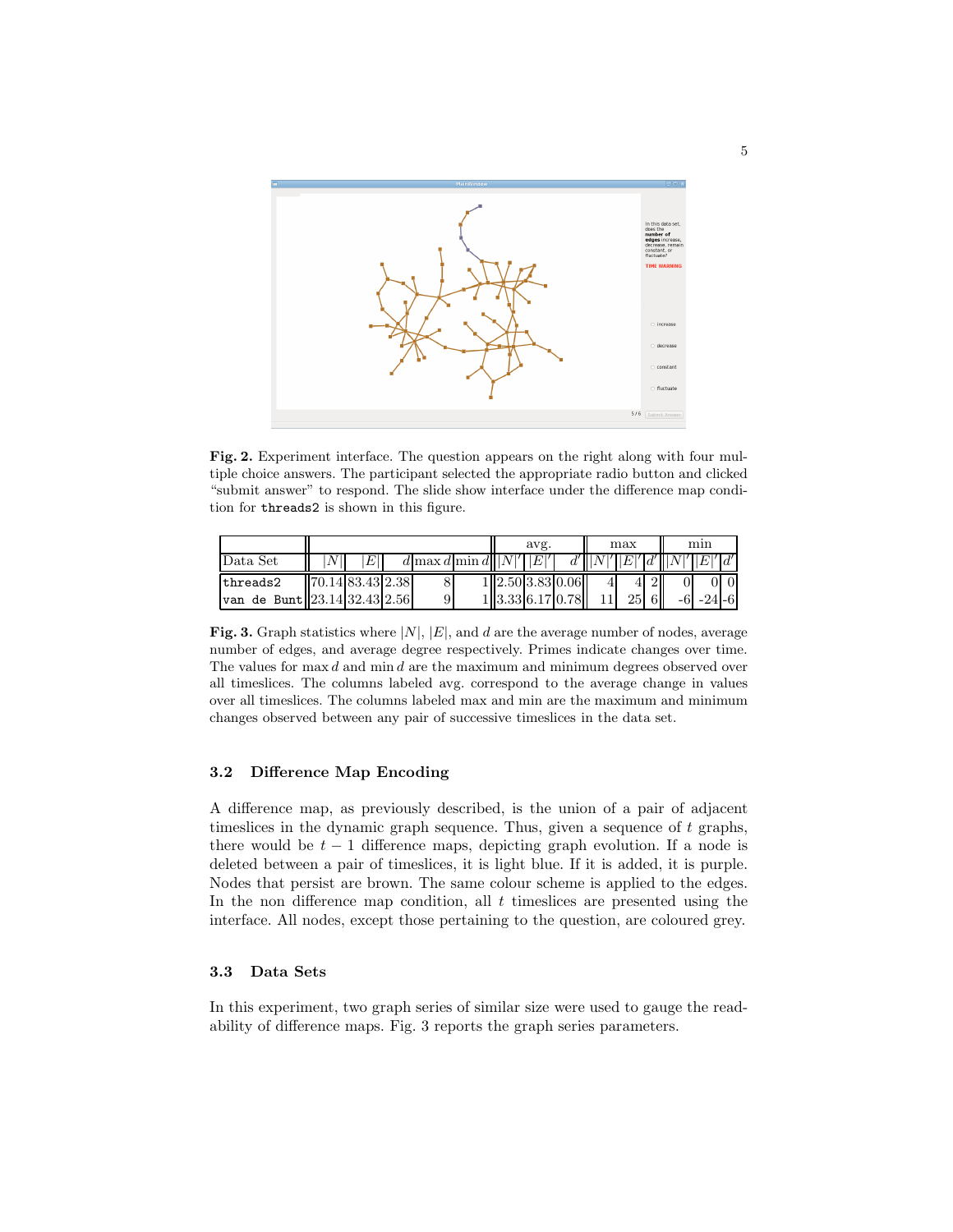Threads2, used in the work of Frishman and Tal [13], is a graph series representing online newsgroup discussions. Nodes are authors of newsgroup articles, and an edge exists between two authors if one replied to the posting of another. As authors and postings are never deleted, this data set always grows in size. We selected seven timeslices from this data: timeslices ten through sixteen.

The van de Bunt data set [10] is a network that was used previously in the experiment of Farrugia  $et \ al.$  [12]. The nodes in the graph are undergraduate students. An edge exists between two undergraduates if they self-reported in a survey that they had a relationship. In the original graph, there were a number of edge types which encoded if the relationship was best friends, friends, friendly neutral, or troubled. In our experiment, we used only the links that were best friends or friends. This data set fluctuates in size over the timeslices.

### 3.4 Tasks

Our tasks aim to test the readability of both local and global structure in the graph. More importantly, each question should require the participant to look at all timeslices, because the full dynamic evolution of the graph should be taken into account. We chose four questions.

The first question tests the evolution of node degrees in the graph and is a local, topology-based question. It is similar to the types of questions posed in Purchase et al. [18]. Four nodes were highlighted different colours, and participants were asked to select the colour of the node as the answer to the question. The remaining nodes and edges were coloured as specified by the condition.

- 1. Node degree changes. One of the following questions was asked:
	- (a) Which vertex increases its degree over time?
	- (b) Which vertex decreases its degree over time?
	- (c) Which vertex keeps its degree constant over time?

The second question explores when specific edges appear in the graph and gauges if participants can see when a specific pair of edges is added to the data set. The question is local and is one of the most basic questions related to the dynamism of the graph. Four to six nodes were highlighted one of four different colours and participants were asked if a pair of thick edges simultaneously appeared adjacent to a node of a specific colour. The remaining nodes and edges in the graph were coloured as specified by the condition.

#### 2. Which edges appear together exactly once over all timeslices?

The third question tests the ability of the participant to notice global trends in the graph. Specifically, the question tests if overall trends, in terms of the number of edges in the graph, can be perceived. All nodes and edges, for this question, were coloured as specified by the condition.

3. In this data set, does the number of edges increase, decrease, remain constant, or fluctuate?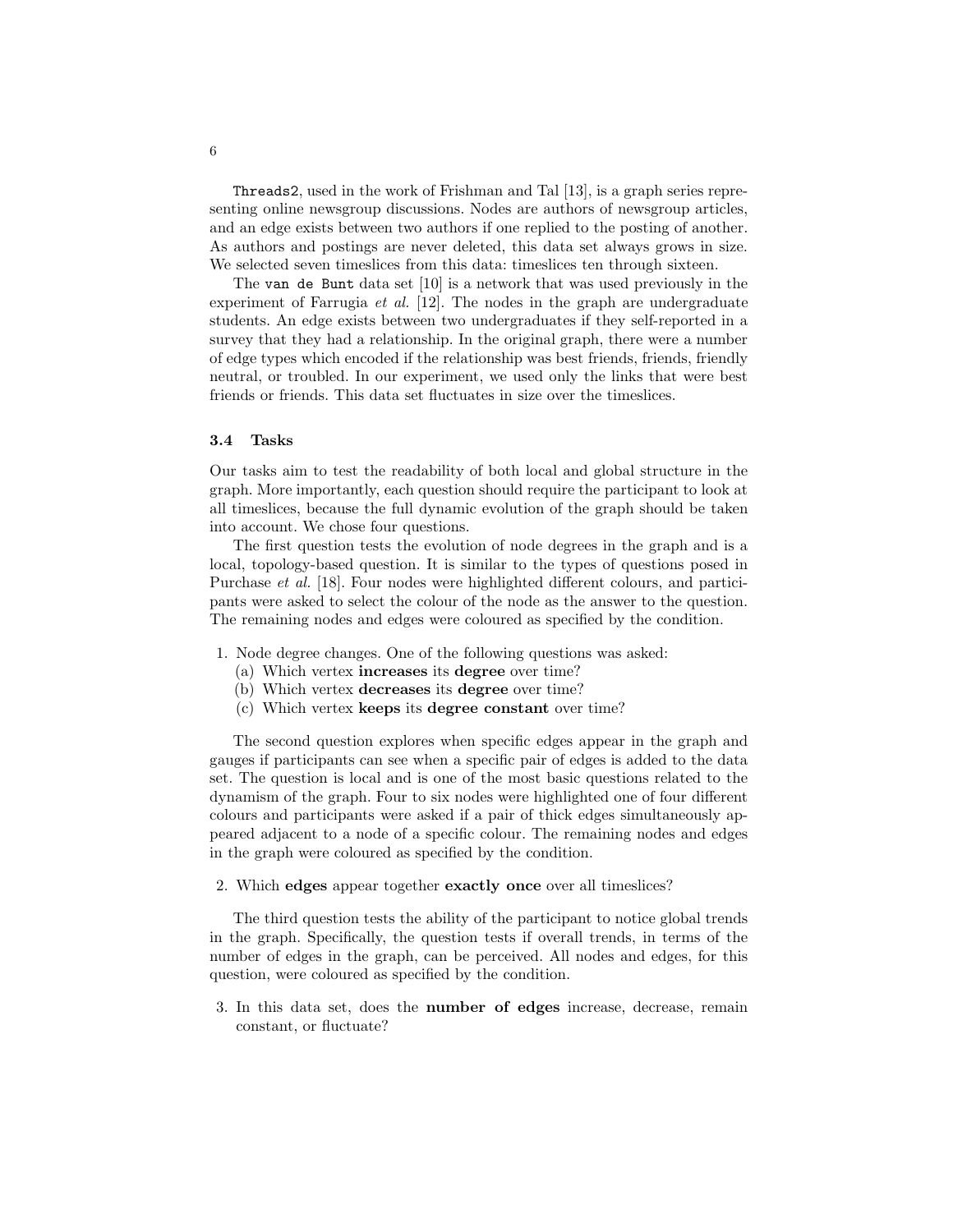Finally, we would like to use a question that tests the more global, topologyrelated readability of a graph. In this case, it involves reading a path through the graph between two nodes. In this question, a black focus node and four coloured nodes appeared in the graph. Participants were asked to select the coloured node that became closer, in a graph connectivity sense, to the black node. The remaining nodes and edges, for this question, were coloured as specified by the condition.

4. When a path exists between the black node and a node of each of the four colours, which path only decreases in length?

Nodes pertinent to each question were highlighted with colours to eliminate additional cognitive cost for searching for nodes or reading labels. Keywords appeared in bold, as shown above, so that the participant could easily recognize each question. Multiple choice questions, with four answers, were used. Asking participants to select nodes directly on the screen would put the animation condition at a disadvantage, because in this case, nodes often move on the screen.

#### 3.5 Experimental Design

Each condition  $\times$  factor pairing (ie: a pairing of difference map and presentation method, for example, difference maps with slide show) was placed in its own block, giving the experiment a total of six blocks. Each block started with a demonstration of the interface, allowing the participant to ask questions, find out about the experiment, and see how the answers could be found.

The blocks each had eight experimental tasks: 2 data sets  $\times$  4 questions. These eight tasks were prefixed with a practice block of four questions. During this practice block, each of the four questions was asked exactly once with two on threads2 and two on van de Bunt. Eight versions of each question were found on both data sets. The first six versions were used as experimental data and the last two versions were only used in the practice blocks. Thus, for experimental data, the same version of the same question was never asked twice to the participant. For practice block data, the same version of the same question was never asked under the same condition. For each participant, the order of the questions within each block was randomized with versions of each question randomly selected.

To minimize the cognitive shift incurred by moving from the difference map condition to the non difference map condition, participants answered all questions on one condition followed by the other. However, conditions were counterbalanced by presenting the non difference map condition first to even participants and the difference map condition first to odd participants. The order of the interface blocks within each condition was randomized such that each participant had a unique interface order.

All three interfaces were rendered in real time using the Tulip framework [4]. No time limit was enforced per question or for the experiment overall. However, a warning label appeared on the screen after forty seconds had elapsed for each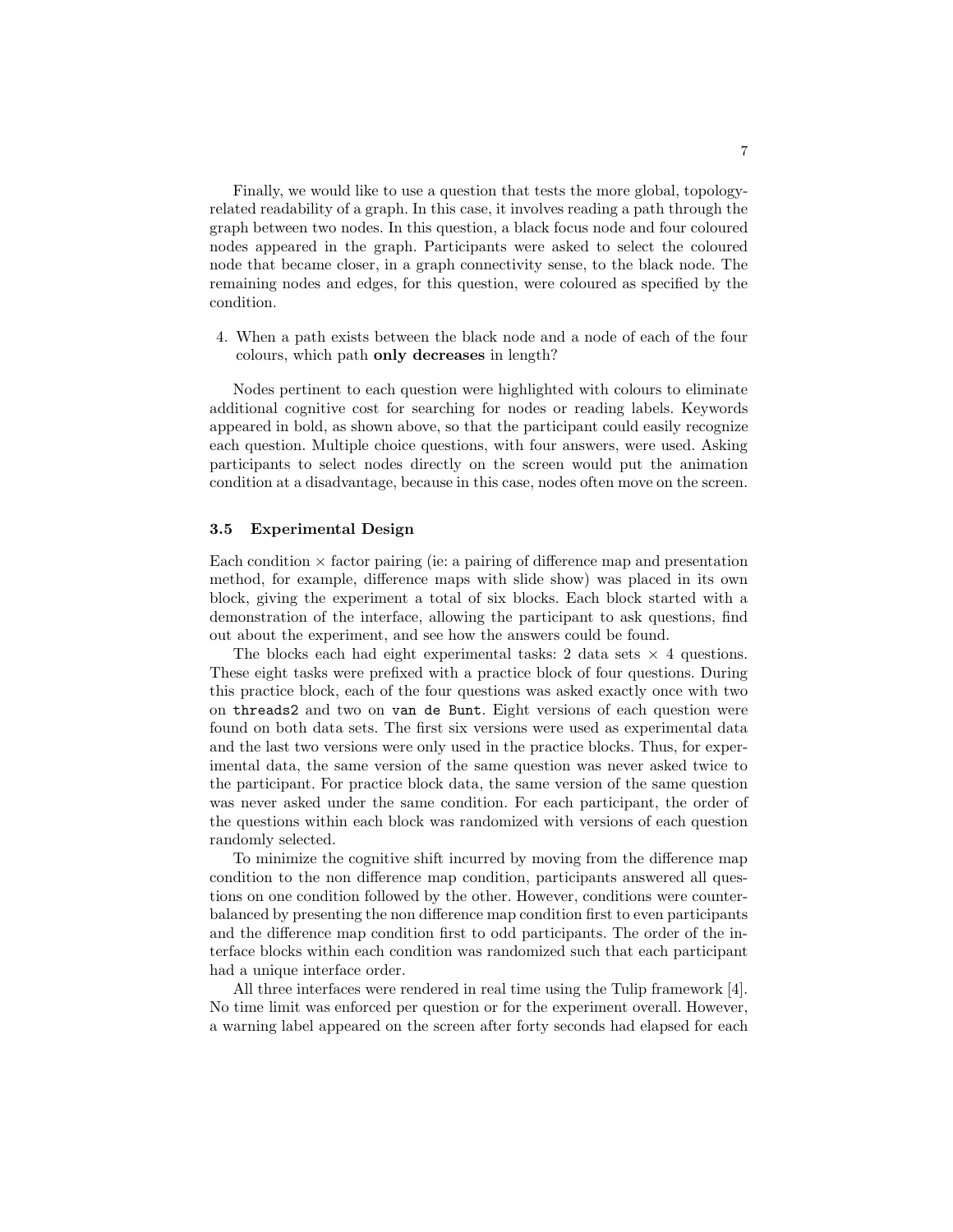question, and participants were encouraged to finish their work quickly after that point. The animation started playing automatically after a delay of three seconds had elapsed and took about ten seconds to play in its entirety.

Each experiment was conducted individually with the researcher and took approximately 1 hour and 20 minutes, including the pre-experiment training, practice tasks, experimental tasks for both experimental conditions, and postexperiment questionnaire. Overall, there were twenty-five participants used in the final results. Participants were drawn from members of the Complex and Adaptive Systems Laboratory of University College Dublin (UCD CASL). All but one had computer science experience.

## 4 Results

In this section, we present the results for our experiment overall, divided by question, and divided by interface. We compare the difference map presentation (WD) to the standard representation (ND). A Shapiro-Wilk test, with a significance level of  $\alpha = 0.05$ , was used to determine whether or not the data was normally distributed. We found that the error rate data was not normally distributed whereas response time data was. As a consequence, we used an exact Wilcoxon signed rank test on the error rate data and a paired t-test on the response time data. For both tests, a significance level of  $\alpha = 0.05$  was used. When we divided the data by question, we applied a Bonferroni correction, thus reducing the significance level to  $\alpha = 0.025$ .

## 4.1 WD vs ND

Overall, we did not find a significant difference, either in terms of error rate or response time, between the difference map condition (WD) and the simple graph timeslice condition without difference maps (ND) independent of interface.

By Question On questions 1, 2, and, 4, we did not find a significant difference in terms of error rate or response time when comparing WD to ND independent of interface. However, on question 3, we discovered that WD produced significantly fewer errors (WD 0.08, ND 0.25,  $p = 0.0035$ ) as shown in Fig. 4(a). Neither presentation method was significantly faster.

## 4.2 WD vs ND Divided by Interface

We subsequently divided the data by interface to determine if, within interface, there were differences between the two presentation methods.

Animation When considering only the animation interface, we found no significant difference between either condition (WD and ND) overall or on a per question basis.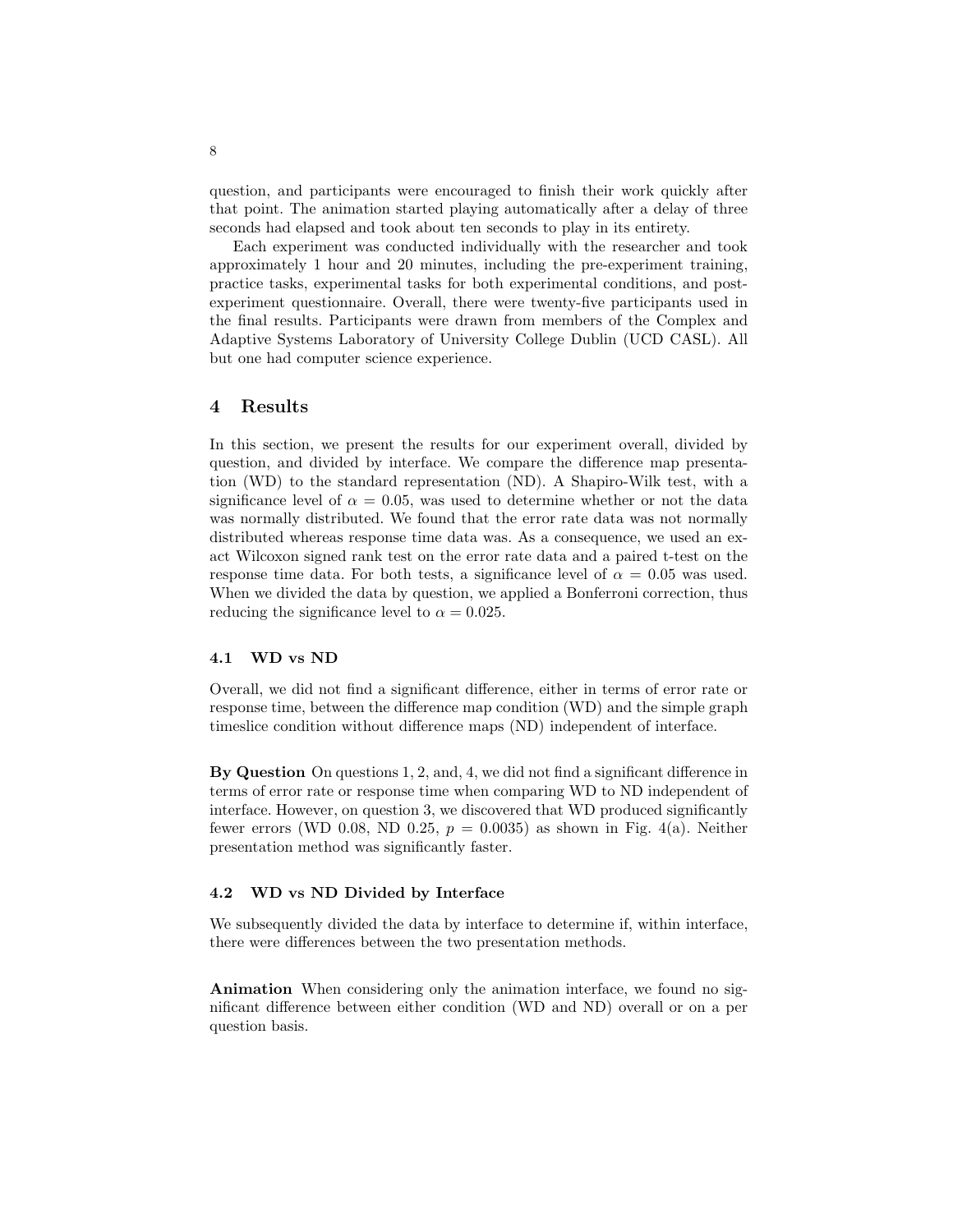

Fig. 4. Significant differences found in response time and error rate for this experiment. Error rate is percentage error and time is seconds. The mean and median values, separated by a dash, are written below each bar of the chart. SD and SM are the slide show and small multiples interfaces respectively.

Slide Show On slide show, we did not find a significant difference between WD and ND overall. However, for question 3, we found that WD produced significantly fewer errors than ND (WD: 0.06, ND 0.30,  $p = 0.013$ ) as shown in Fig 4(b). We did not find a significant difference in terms of response time.

Small Multiples Under the small multiples interface, we did not find a significant difference overall. However, for question 3, we found that WD produced fewer errors than ND (WD 0.04, ND 0.22,  $p = 0.008$ ). For question 2, we found that ND was significantly faster than WD (ND 27s, WD 42s,  $p = 0.007$ ). These results are shown in Figs.  $4(c)$  and  $4(d)$  respectively. We did not find a significant difference in terms of response time.

## 4.3 Preference Data

A summary of our findings from the post-experiment questionnaire are shown in Fig. 5. Participants were asked to rank the six condition  $\times$  interface pairs from 1 to 6, with 1 indicating the most preferred.

When we aggregated the results across interface, WD was preferred to ND for all questions and significantly so for questions 1, 3, and 4. For question 3, In this data set, does the number of edges increase, decrease, remain constant, or fluctuate? most participants remarked qualitatively that WD made this question much easier to answer. For question 2, some participants noted that the two colours used in the question made it more difficult to answer.

## 5 Discussion

### 5.1 Does the Difference Map Help?

Overall, we did not find that difference maps helped on all tasks. As our tasks are varied, this fact may not be all that surprising as the presentation method may not be suitable for all types of questions.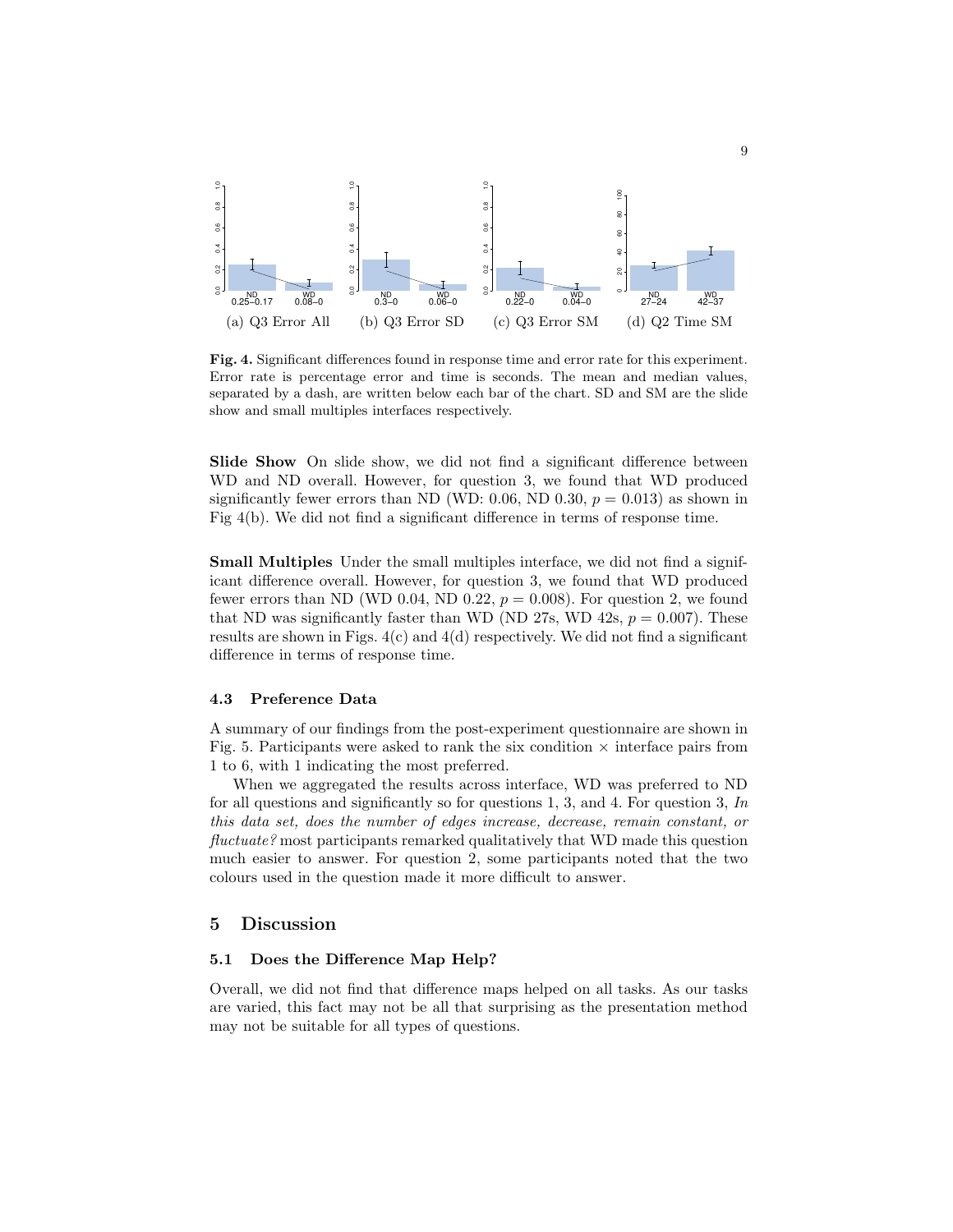|                                                        |                                                             |  | Q2 | O3 | $\Omega$ 4              |  |  |
|--------------------------------------------------------|-------------------------------------------------------------|--|----|----|-------------------------|--|--|
|                                                        |                                                             |  |    |    | ND WD ND WD ND WD ND WD |  |  |
| Mean                                                   | $[12.96]$ 8.08 $[11.16]$ 9.64 $[13.40]$ 7.40 $[12.04]$ 8.96 |  |    |    |                         |  |  |
| Std. Deviation 2.61 2.63 2.93 3.15 2.50 2.58 3.27 3.27 |                                                             |  |    |    |                         |  |  |

Fig. 5. Table of preference data comparing WD to ND aggregated across interface. WD was preferred in all cases and significantly so on questions 1, 3, and 4 ( $p = 0.001$ ,  $p = 0.000$ , and  $p = 0.028$  using a Wilcoxon signed ranks test).

When we divided the data by question, however, we did find that difference maps were able to significantly reduce the number of errors for the question which asked if the number of edges increased, decreased, remained constant, or fluctuated (question 3). These results were supported by the survey data which found difference maps were preferred significantly on this question. As difference maps highlight, using colour, if the edge has been added or removed, the participant can easily see where and by how much the graph has changed. Thus, difference maps may be helpful when trying to gauge how much the graph has changed between timeslices at a large scale.

#### 5.2 Does it Help for All Interfaces?

There was no significant difference between the two conditions overall for any of the interfaces individually. However, on the slide show interface, WD produced significantly fewer errors than ND for question 3 (change in total number of edges). Using small multiples, ND was significantly faster than WD on question 2 (simultaneous appearance of edges). In terms of error rate for question 3 on this interface, WD produced significantly fewer errors. No other significant differences were found.

The results for question 3 are unsurprising considering that we saw an overall benefit of difference maps on this question globally. It seems that the benefit was achieved mostly using the small multiples and slide show interfaces. As these interfaces do not smoothly fade edges in and out, it may be the case that colour helped gauge when something was inserted or deleted. However, further study is required to confirm this conjecture.

The result on question 2 for the small multiples interface, that ND is significantly faster than WD, may be related to the fact that colour encoded both the answer to the question and graph structure changes. In the WD condition, participants had to contend with two sets of colours for each edge and reason about what the combination meant. Thus, the results suggest that the participants were able to perform the task equally as well, but it took them much longer to find the solution.

The difference map was significantly preferred for questions 1, 3, and 4 according to the survey data. It is surprising to get such strong preference data for one presentation method that does not match the corresponding performance data (which found little benefit in the use of difference maps when performing tasks). This result suggests that even if the use of difference maps may not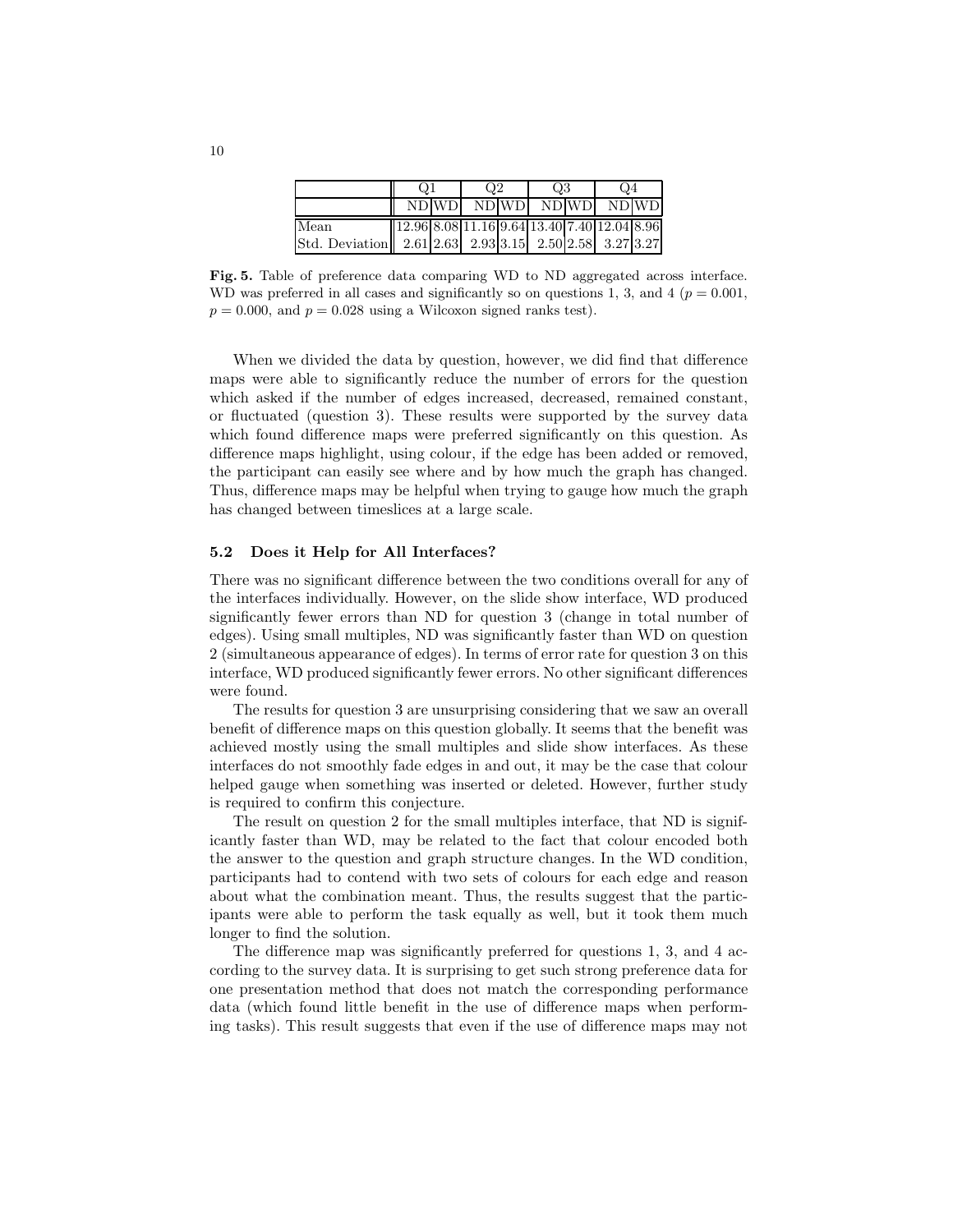improve performance, users might feel more comfortable with this presentation method when performing tasks on a dynamic graph sequence.

## 5.3 Limitations

We have tried to collect data that allows us to make generalizations for each interface, by including more than one data set, and more than one question. However, it would have been impossible to test a wider range of data sets and even more questions. The generalization of these results are therefore limited by these parameters. It was necessary for our participants to have some knowledge of graphs, meaning that our results only hold for this particular population. Running the experiment in a laboratory situation, on context-free graphs (even if based on real data sets) means that these results may not extrapolate to the visualization of graphs within an application context.

## 6 Conclusions and Future Work

In future work, it would be interesting to see if graph hierarchies can help improve the performance of difference maps. Hierarchies have been used in systems that present difference maps [6, 3], and a recent experiment [2] has provided some evidence that hierarchies can improve graph readability for some tasks. It would be interesting to see if difference maps can benefit from these representations.

We performed a user study to gauge the benefit of using difference maps rather than presenting the timeslices directly in a dynamic graph. We tested the readability of difference maps using three interfaces and four questions. In this study, we found that difference maps can help answer questions about large scale changes in a dynamic graph in terms of changes in the number of edges. Also, difference maps were strongly preferred by participants.

## Acknowledgments

The first author would like to acknowledge the support of the Clique Strategic Research Cluster funded by Science Foundation Ireland (SFI) Grant No. 08/SRC/I1407. We would also like to thank John Hamer for writing the dynamic graph layout algorithm based on the GraphAEL model. Finally, we would like to thank all of the participants who took part in this experiment.

## References

- 1. Archambault, D., Purchase, H.C., Pinaud, B.: Animation, small multiples, and the effect of mental map preservation in dynamic graphs. IEEE Trans. on Visualization and Computer Graphics (2010), to appear
- 2. Archambault, D., Purchase, H.C., Pinaud, B.: The readability of path-preserving clusterings of graphs. Computer Graphics Forum (Proc. EuroVis) 29(3), 1173–1182 (2010)